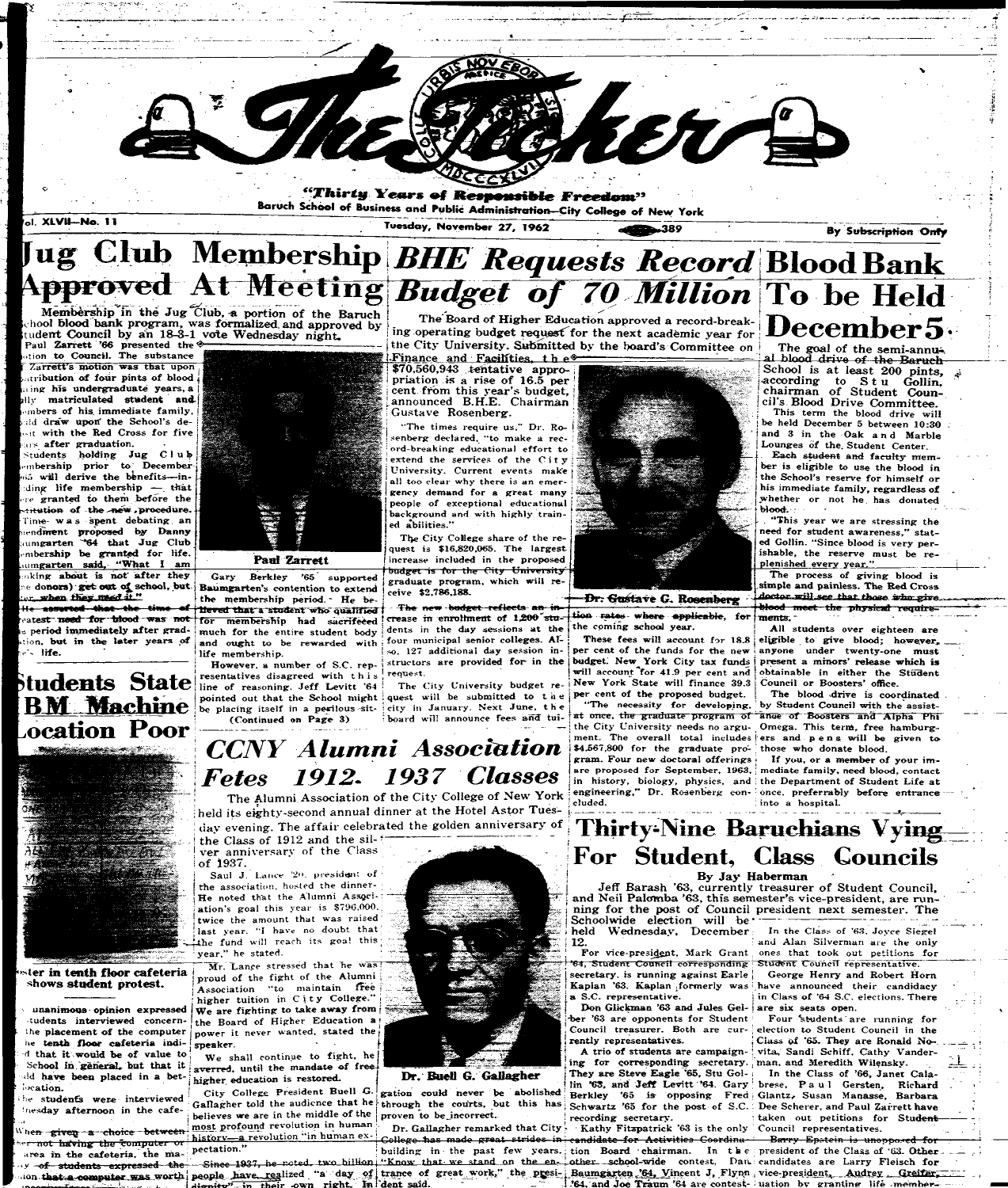|                 | EEU D                                                                                                                                              |  |
|-----------------|----------------------------------------------------------------------------------------------------------------------------------------------------|--|
|                 | "Thirty Years of Responsible Freedom"                                                                                                              |  |
|                 | Bernard M. Baruck.<br>School of Business and Public Alfininistration<br>The City College of New Yerk<br>17 Lexington Avenue, New York<br>AL 4-8384 |  |
| l. XLVII—No. 11 | Tuesday, November 27, 1962                                                                                                                         |  |
|                 |                                                                                                                                                    |  |

Marilyn Karlin '64 Editor-in-Chief

Mike Kreitzer '63

**Business Manager** 

Leonard Tashman '63

Assoc. Bus. Man.

Judy Bernstein '63

Dave Ackerman '64

Mel Kracov '63

Accountant

Al Granat '65:

Special Projects Coor.

**Advertising Manager** 

**Photography Editor** 

Steve Rappaport '63 Managing Editor Joe Traum '64 News Editor Mike Del Giudice '64 **Features Editor** Steve Eagle '65 Mark Grant '6 Tom Nicas '65 Copy Editors

Rob Rrooks 62 **Editor Emeritus** 

News and Features Staff: Marc Ames. Stan Dinsky. William Gjebre. Richard Glantz, Madeline Greiss, Florence Gross, Jay Haberman, Renee Herman, Taube Lee, Irma Olmedo, Barbara Dee Scherer, Seth Sterling. and Ronald Ward.

Sports Staff: Ronny Berlin, Mel Bernhardt, Lenny Furman, David Hauer, Jerry Landau, Lew Lipset, Marc Nacson, Jeff Palca, Joe Rosenberg, Steve Rosenblatt, and Jay Weller.

Business Staff: Steve Dely, Andrea Dinella, Maria Gianicchi, Myra Goldman, Richard Grodin, Betty Grosch, Gary Speiser, Phyllis Weiner. and Judy Ziegler.



Once again, Student Council and Class Council elections are approaching. They will be held Wednesday, December 12, and we urge all students to take an active part in them. whether running for office or voting.

This semester, for the first time in a long-time, Studen Council has a full complement of representatives. In addition, all Class Councils except one have full representation.

We urge all students to do their part to maintain this condition. Those students who believe they can serve the School well should run for office, and others, who do not have the time and or the inclination to hold office, should vote for the students of their choice.

Remember, this is our Student Council and Class Coun- Gene Goldwasser, Alan Gluck, and cil. They can only be as good as the representatives we elect. Michael Weiser. до преп

## Cafeteria

We look with satisfaction on the School's purchase of an I.B.M. computer. There can be no doubt that a school of business cannot function to its fullest capacity without such a ty-nine weeks. Later, it was made machine.

However, the installation of the computer raises familiar problems. A faculty committee decided that the only feasible place to install the machine was in the tenth floor floor cafeteria, and we cannot dispute their decision. Much as we regret that the computer removed sorely-needed eating space, we can see no other place for the machine.

The importance of the computer, however, should not overshadow the need for a cafeteria for the student body. We cannot agree with members of the faculty who believe that students should eat in nearby restaurants and cafeterías.

Quite apart from the expense entailed in dining outside the School, it is one of the duties of the administration to provide its students with proper eating facilities within the City College is even greater confines of the building.

We urge the administration to appoint a committee to study locations in the School which could be used as a cafe- who remained to serve it, and he teria. The educational process does not begin and end with a computer-it includes places for dining and contemplation as well.

## **Blood Drive**

The semi-annual blood drive has arrived, and with it has come an opportunity for all members of the student body and faculty to aid both themselves, and the remainder of the School.

Each member of the School, whether or not he has contributed, is permitted to draw upon the School's blood reserve for himself and his inmediate family. Therefore, while reaping the benefit, all members of the School community should also bear the responsibilty; that is, they should each contribute one pint of blood to the drive.

"Stalag 17," a comedy melodrama, will be presented by Theatron, the Baruch School's dramatic society, Friday and Saturday nights at 8:30 in the auditorium. The play was written by Edmund Trzcinskisand Donald Bevan. The plot of "Stalag 17" concerns

group of G. I. prisoners whose escape plans are continually being tra, \$1.75; mezzanine, \$1.50, and betrayed by a German spy planted balcony, \$2.75. Suturday prices among them. In addition, there is are: orchestra, \$2.00; messanine, tension generated by the prisoners | \$1.75, and balcong, \$1.50. close confinement under enemy. guards, their hunger for food, women, and mail from home.

THE TICKER

<del>medy situations arise because</del> even under the conditions of life in a prison camp. American so spirited.

The cast is all male and include Michael Bodzomati, Emery Gross Joel Kaufman, Bob Eisner, and Dennis Neuhaus in starring roles Other actors are "Pot" Namenworth "Tex" Lindner, Paul Schner. der. Steve Gunders, Vic Warshaw.

play. He directed "Look Homeward Angel," last semester's Theatron  $\epsilon$ production

"Stalag 17" was first presented on Broadway in 1951 and ran fifinto a movi

الم المصري المسلمين المستحدة المسلمين المسلمين.<br>المسلمين

## Letters

To the Editor of THE TICKER:

The recent untimely passing John V. Orlando comes a great shock to us. We feel deeply the loss of one whom we were proud to consider a friend. Yet, great as is our loss, we fear that that of

John Orlando was one of that small group of City College alumni served it always with a great diligence and dedication. But far more important, he served it with that abiding personal regard for individual human beings, be they student or faculty, which is so much lacking in this day of the great impersonal bureauchacy.

We who knew him well shall miss his companionship and brillost one of its most devoted sons. Luncheon Thursday at 12 in the know more like him.

Philin Siegel '59 Sam Peltzman '60 . Pi Sigma Epsilon will hold a

Tickets are still available in the Student Center. Prices for the Friday presentation are: orches-



401. All are welcome.

The Accounting Society will pre sent Righard N. Stillman from the Stauffer Chemical Company. He will speak on "The Duties of a Thursday at 12:15 in 1203.

Attention all Accounting Society members: the date of the luncheon has been changed to December 13

ciety will hold a meeting Thursday at 12 in 1310. All public administration majors are invited.

Shepard '65's charity drive for the benefit of orphans is being held today and tomorrow.

I.M.B. will run a boxing and archery tournament Thursday the auxiliary gym. Applications are available on the sixth floor. The basketball finals will be held in the gym, and chess will be played in the quiet game room of the Stu-

dent Center. I.M.B. will sponsor bowling Friday from 1-4 at Gramercy Lanes. Games will be at half price.

Central House Plan will hold

please attend. **Contract Contract Street**